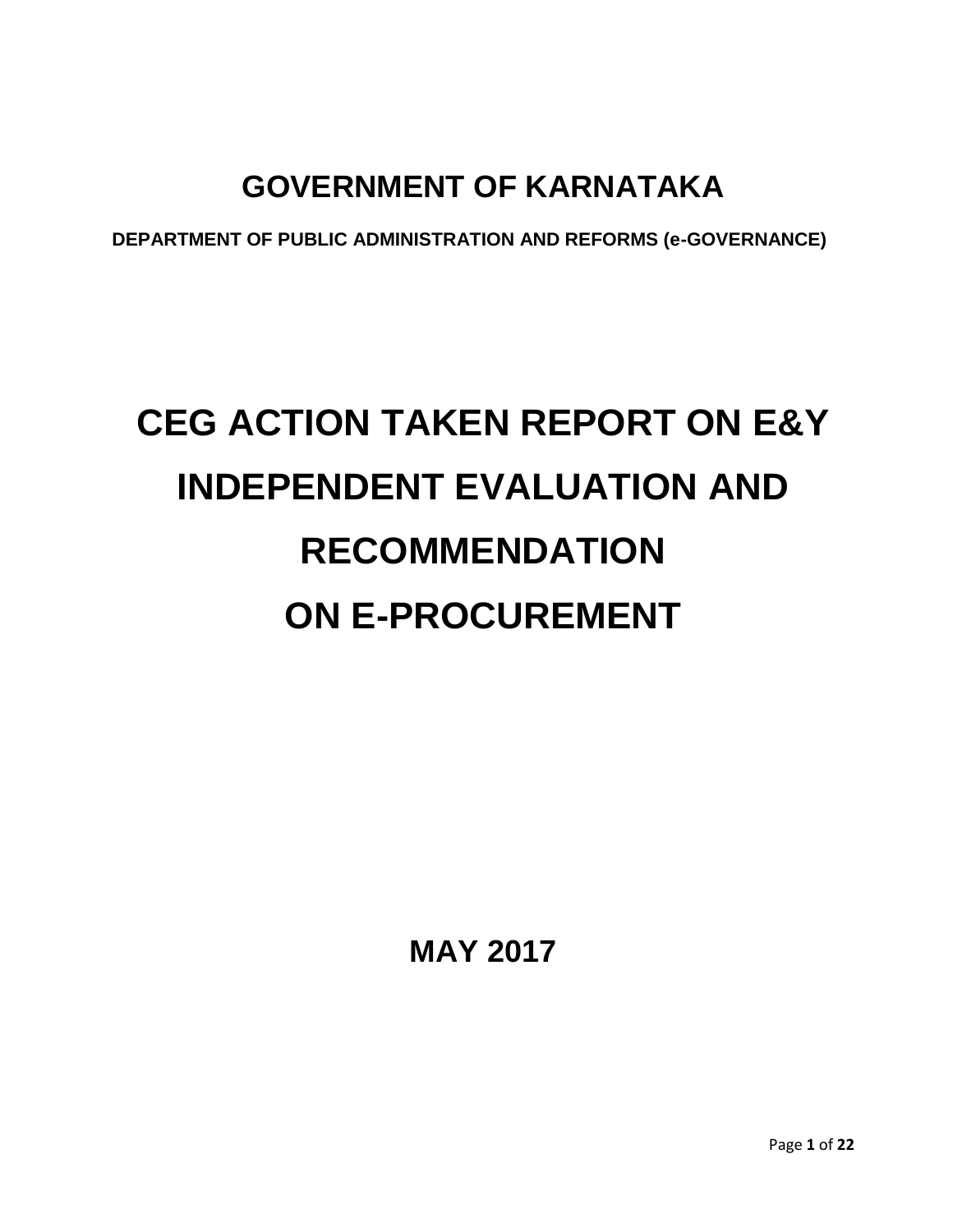*This page intentionally left blank*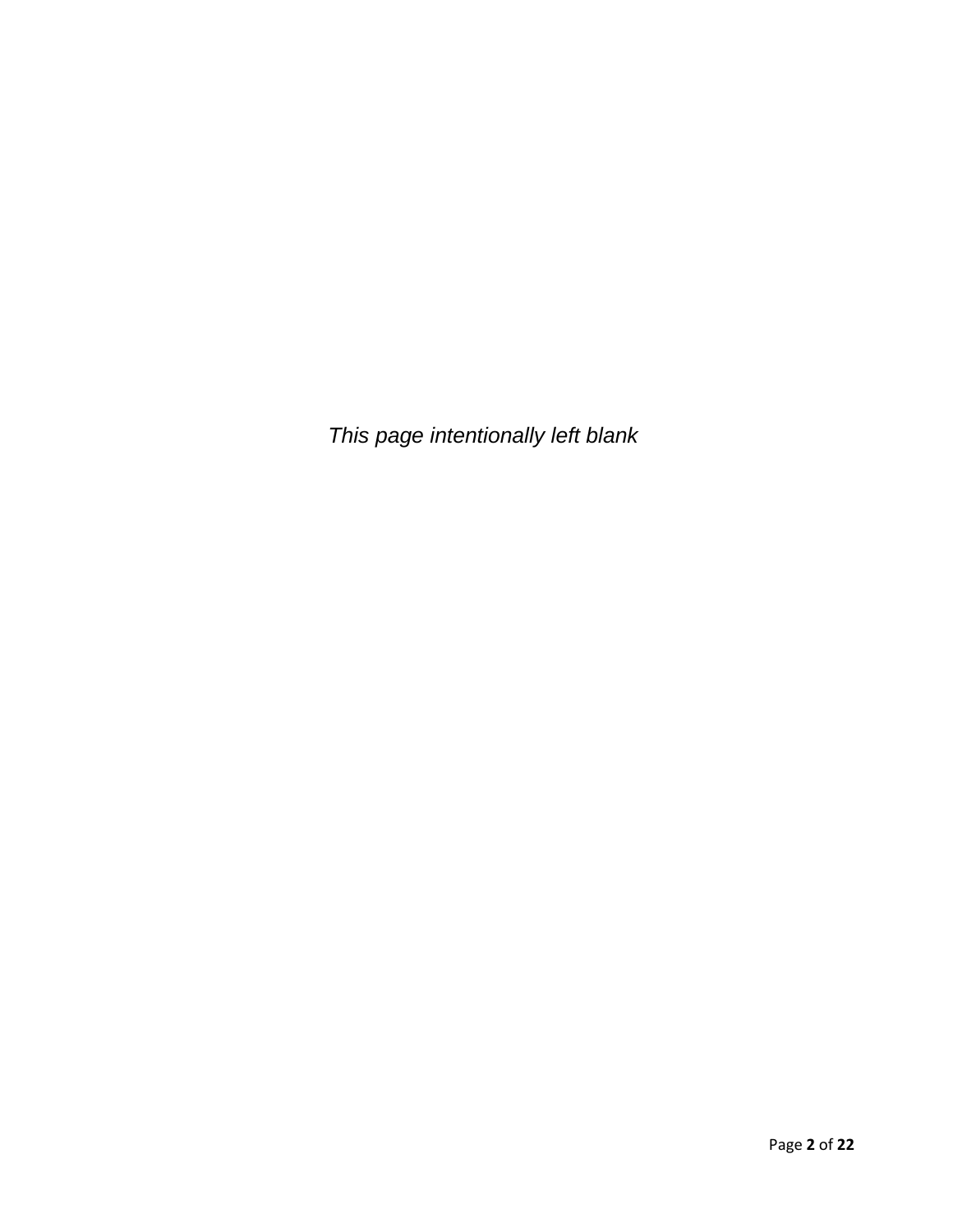## **Table of Contents**

| (A-1) Co-existence of manual process along with eProcurement 5 |    |
|----------------------------------------------------------------|----|
|                                                                |    |
|                                                                |    |
|                                                                | 13 |
| (A-5) E-Procurement as Knowledge Management repository         | 15 |
|                                                                |    |
|                                                                |    |
|                                                                | 18 |
|                                                                | 19 |
|                                                                |    |
|                                                                |    |
|                                                                |    |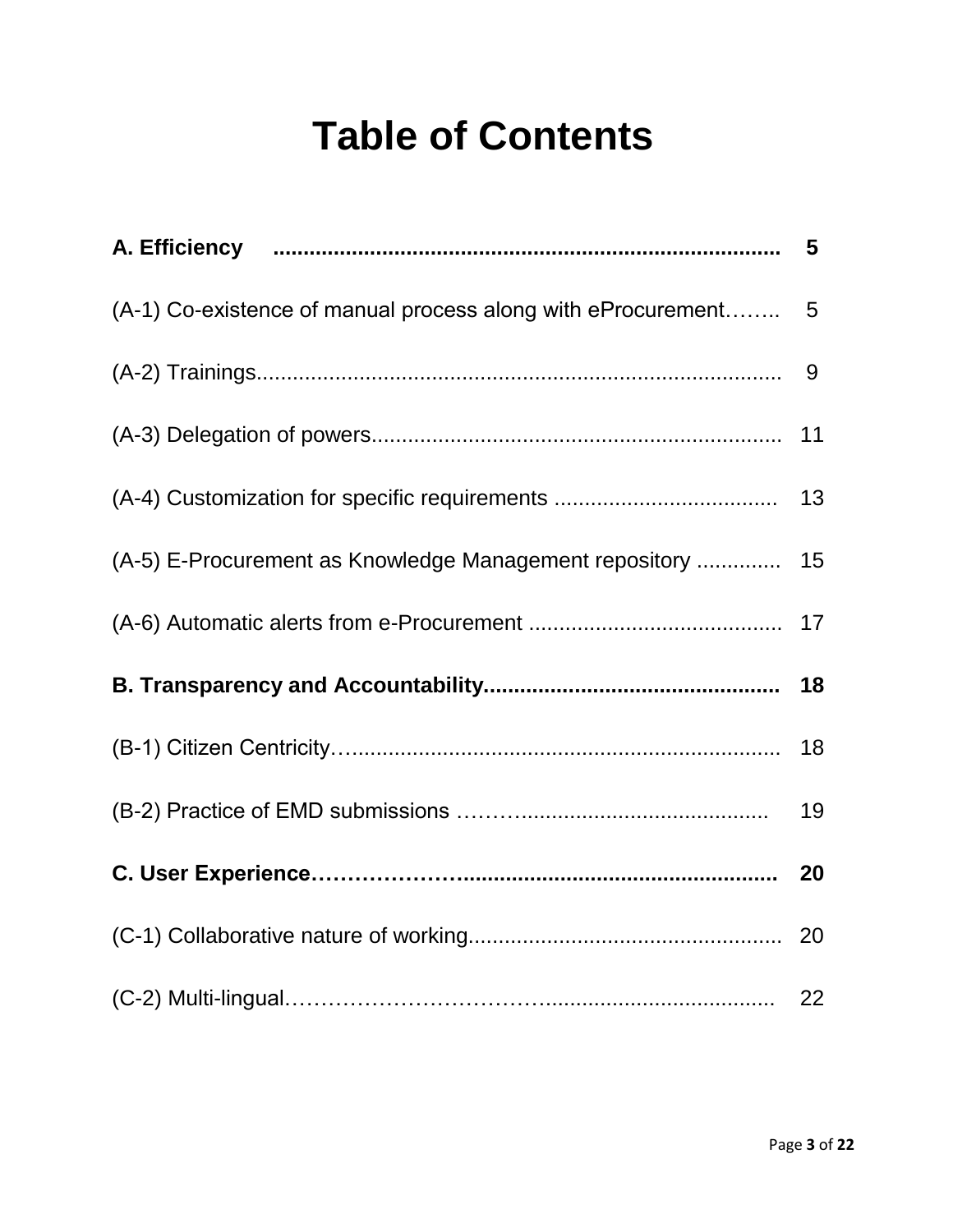*This page intentionally left blank*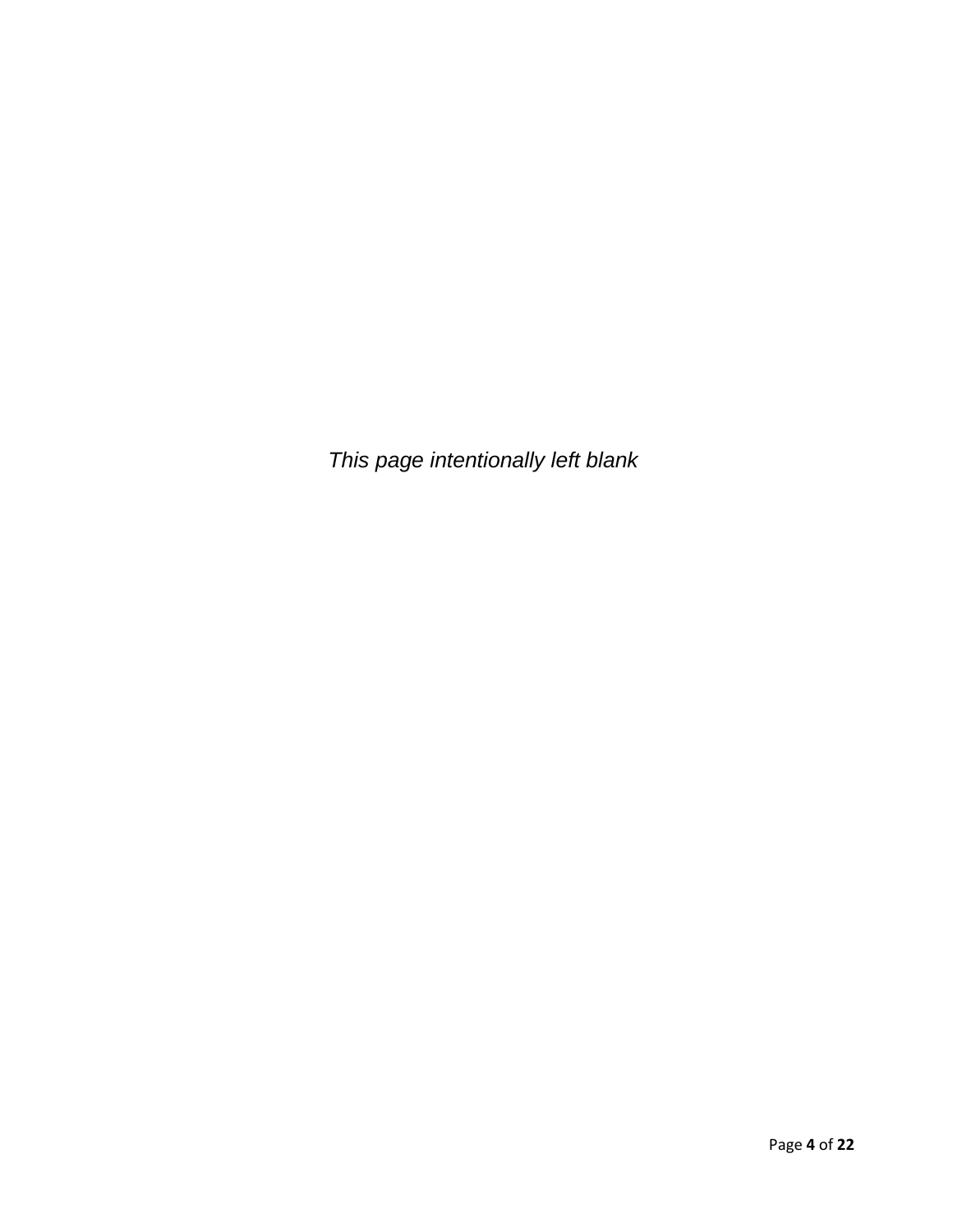### **7. Areas of improvement of e-Procurement**

### **system**

Scope for improvement based independent evaluation and feedback received during the course of the study are analyzed as per areas of efficiency, transparency and user experience

### **A. Efficiency**

| (A-1) Co-existence of manual process<br>along with e Procurement                                                                                                                                                                                                                                                                                                 | <b>Replies by the CeG</b>                                                                                                                                                                                                                                                                                                                                                                                                                                                                                                                                                                                                                                                                          |
|------------------------------------------------------------------------------------------------------------------------------------------------------------------------------------------------------------------------------------------------------------------------------------------------------------------------------------------------------------------|----------------------------------------------------------------------------------------------------------------------------------------------------------------------------------------------------------------------------------------------------------------------------------------------------------------------------------------------------------------------------------------------------------------------------------------------------------------------------------------------------------------------------------------------------------------------------------------------------------------------------------------------------------------------------------------------------|
| parallel system of operations of<br>A<br>manual<br>well<br>procurement<br>as<br>as<br>electronic<br>procurement<br>has<br>been<br>observed in mancases at the end of the<br>user department. This to an extent<br>of<br>purpose<br>electronic<br>defeats<br>the<br>procurement and results in additional<br>workload<br>for<br>the<br>departmental<br>employees. | The unified e-Procurement platform of<br>GoK was conceptualized back in 2004<br>when it was unclear whether at all end<br>to end workflow requirements of all the<br>government agencies across<br>$100+$<br>(now it is actually 300+) purchasing<br>agencies can be accommodated in a<br>single instance of software. The entire<br>RFP document was simply a vision<br>document and then there was hardly<br>workflow<br>full-fledged<br>based<br>any<br>systems existed<br>A lot more has been achieved that what<br>was stated in the RFP such as work<br>estimation<br>e-Receipts<br>and<br>management. The e-Payment of EMD<br>and tender processing fees has just few<br>lines of reference |
| <b>Action:</b> It is important that personnel at<br>mid and senior management levels<br>understand<br>and<br>appreciate<br>e Procurement and do not have any<br>qualms about the security or data<br>integrity in the system. Enhancing IT<br>skills and education on e-Procurement is<br>necessary to avoid coexistence of both<br>systems.                     |                                                                                                                                                                                                                                                                                                                                                                                                                                                                                                                                                                                                                                                                                                    |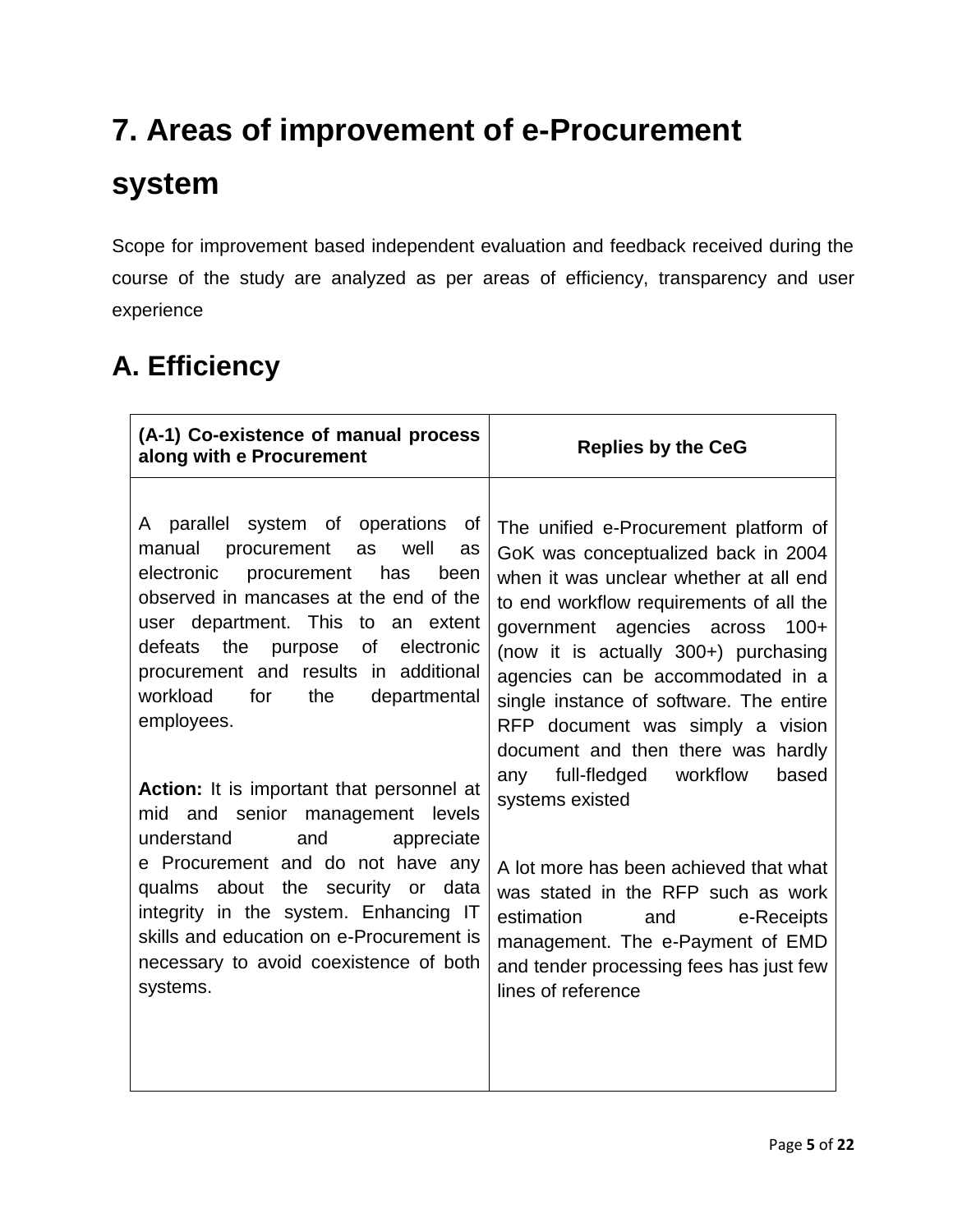| (A-1) Co-existence of manual process<br>along with e Procurement | <b>Replies by the CeG</b>                                                                                                                                                                                                                                                                                                                                                                                                                                                                                                                                                                                    |
|------------------------------------------------------------------|--------------------------------------------------------------------------------------------------------------------------------------------------------------------------------------------------------------------------------------------------------------------------------------------------------------------------------------------------------------------------------------------------------------------------------------------------------------------------------------------------------------------------------------------------------------------------------------------------------------|
|                                                                  | in the RFP. A lot more has been<br>implemented and in fact CEG<br>has<br>already gone ahead with the<br>2nd<br>generation e-Payment solution.                                                                                                                                                                                                                                                                                                                                                                                                                                                                |
|                                                                  | It was a strategic decision to first roll-<br>out basic modules of e-Procurement<br>viz., indent management and<br>- e-<br>tendering in the departments to ensure<br>departments use them and realize the<br>benefits. It took many years of effort to<br>implementation<br>stabilize online<br>of<br>processes from estimate preparation<br>until vendor selection across 300+<br>department and 20000+ government<br>users in the State today, which is no<br>easy task. It is not easy to design and<br>implement a single instance of a<br>system<br>agreeable<br>to<br>multiple<br>government agencies. |
|                                                                  | Project was implemented in phased<br>manner in different departments. In the<br>pilot phase high value tenders were<br>floated, in selected departments which<br>helped<br>in tuning the application.<br>Gradually more departments were<br>enrolled in the portal and from                                                                                                                                                                                                                                                                                                                                  |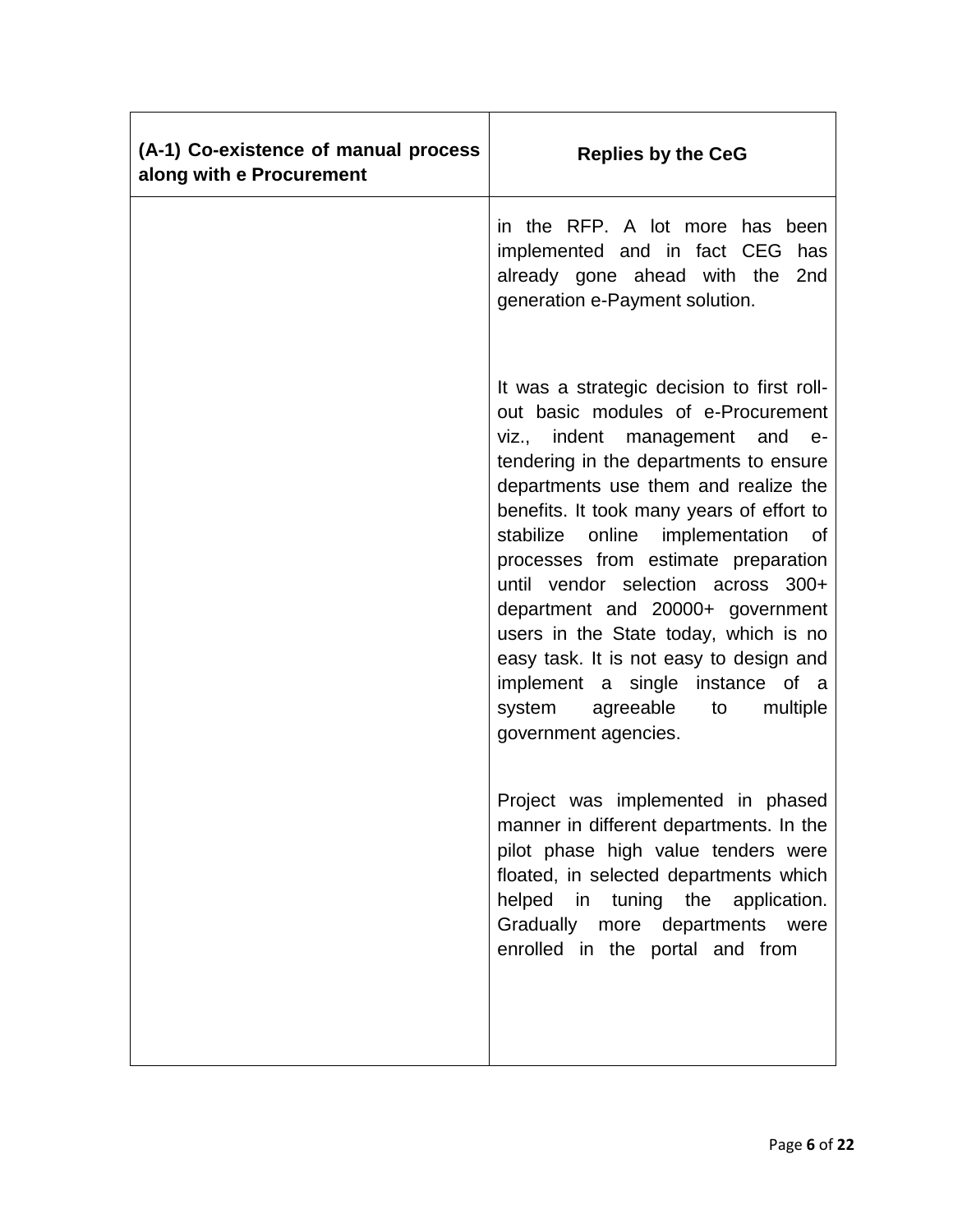| (A-1) Co-existence of manual process<br>along with e Procurement | <b>Replies by the CeG</b>                                                                                                                                                                                                                                                                                                                                                                                                                           |
|------------------------------------------------------------------|-----------------------------------------------------------------------------------------------------------------------------------------------------------------------------------------------------------------------------------------------------------------------------------------------------------------------------------------------------------------------------------------------------------------------------------------------------|
|                                                                  | 3rd December 2012, GoK through a<br>Government<br><b>Notification</b><br>No:<br>DPAR/2/EPR/2009 had mandated all<br>department/boards/corporation/nigams<br>were to use e-Procurement Portal for all<br>procurement above Rs5Lakh through e-<br>Procurement only (G.O. copy Annexure-<br>1.1; Annexure-1.2: Proceedings of 5th &<br><b>6thSteering Committee meeting</b><br>on<br><i>implementing</i><br>e-Procurement<br>in<br><b>Departments)</b> |
|                                                                  | All tenders values exceeding Rs5Lakhs<br>are mandated to use e Procurement<br>portal of Government of Karnataka. Any<br>tender where ECV is more than 5 Lakh<br>and the tender is called manually, a<br>Letter from Secretary DPAR (e Gov) is<br>sent to cancel the manual tender and<br>publish it through ePortal only (sample<br>letters is enclosed as Annexure-1.3).                                                                           |
|                                                                  | The<br>statics<br>year<br>on<br>year<br>οf<br>eProcurement portal usage is attached<br>(Annexure-1.4)                                                                                                                                                                                                                                                                                                                                               |
|                                                                  |                                                                                                                                                                                                                                                                                                                                                                                                                                                     |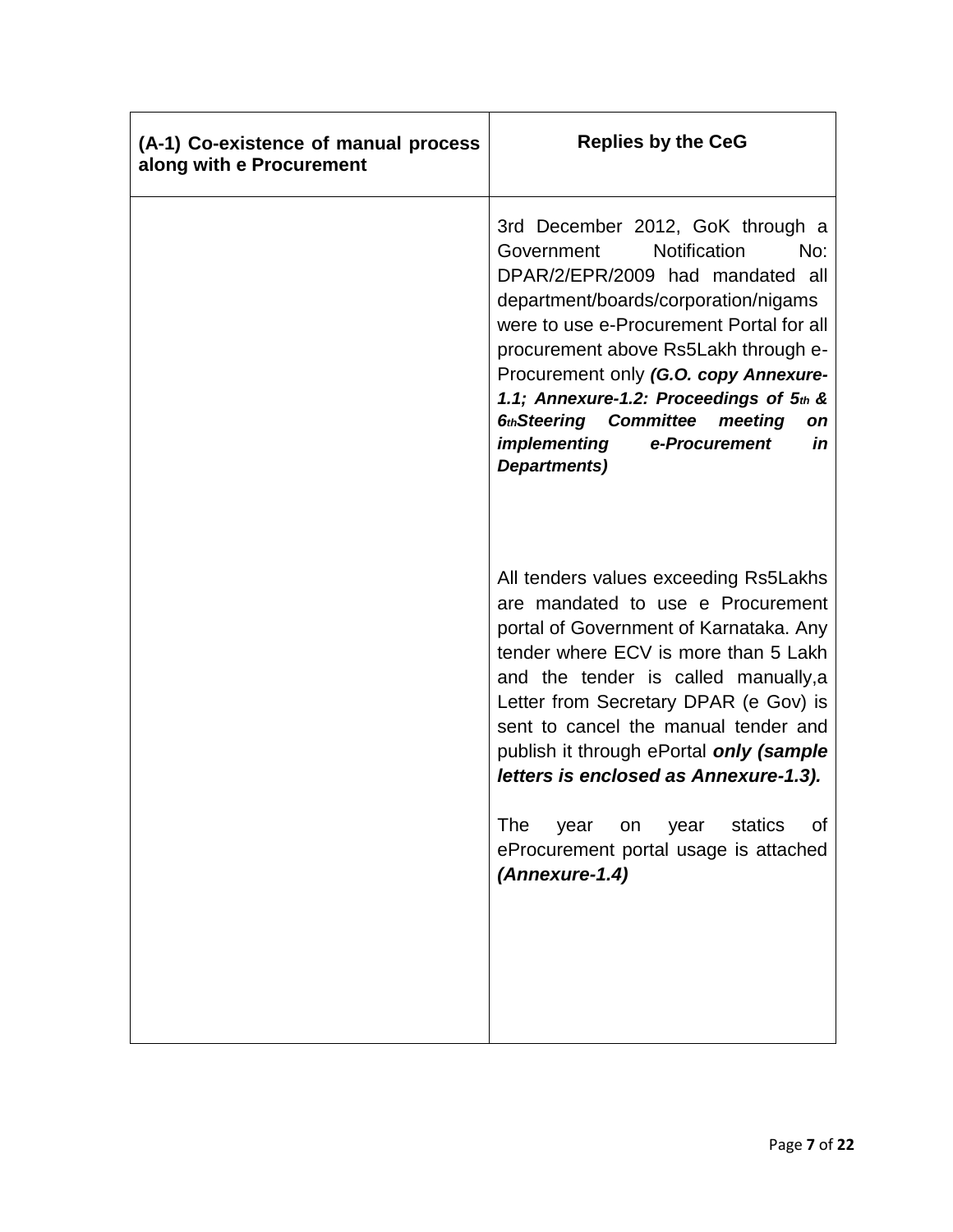| (A-1) Co-existence of manual process<br>along with e Procurement | <b>Replies by the CeG</b>                                                                                                                                                                                                                                                                                                                                            |
|------------------------------------------------------------------|----------------------------------------------------------------------------------------------------------------------------------------------------------------------------------------------------------------------------------------------------------------------------------------------------------------------------------------------------------------------|
|                                                                  | The publication of tenders receiving,<br>evaluation, approvals, cancellation, etc.<br>is the prerogative of the respective<br>departments. The CEG doesn't have<br>any control of the procurements of the<br>departments. The cancellation, recall,<br>approval of the tenders depends on the<br>priorities and funds availability in the<br>respective departments. |

#### **Annexure-1)**

**(1.1) G.O copy: DPAR/02/EPR/2009 for use of e-Portal**

**(1.2) Proceedings of 5th & 6th Steering Committee meeting on implementing e-Procurement in Departments**

**(1.3) Letter from Secretary DPAR (e-Gov) for cancelling manual tenders and to use e-Portal**

**(1.4) Year on Year Statics of e-Portal usage**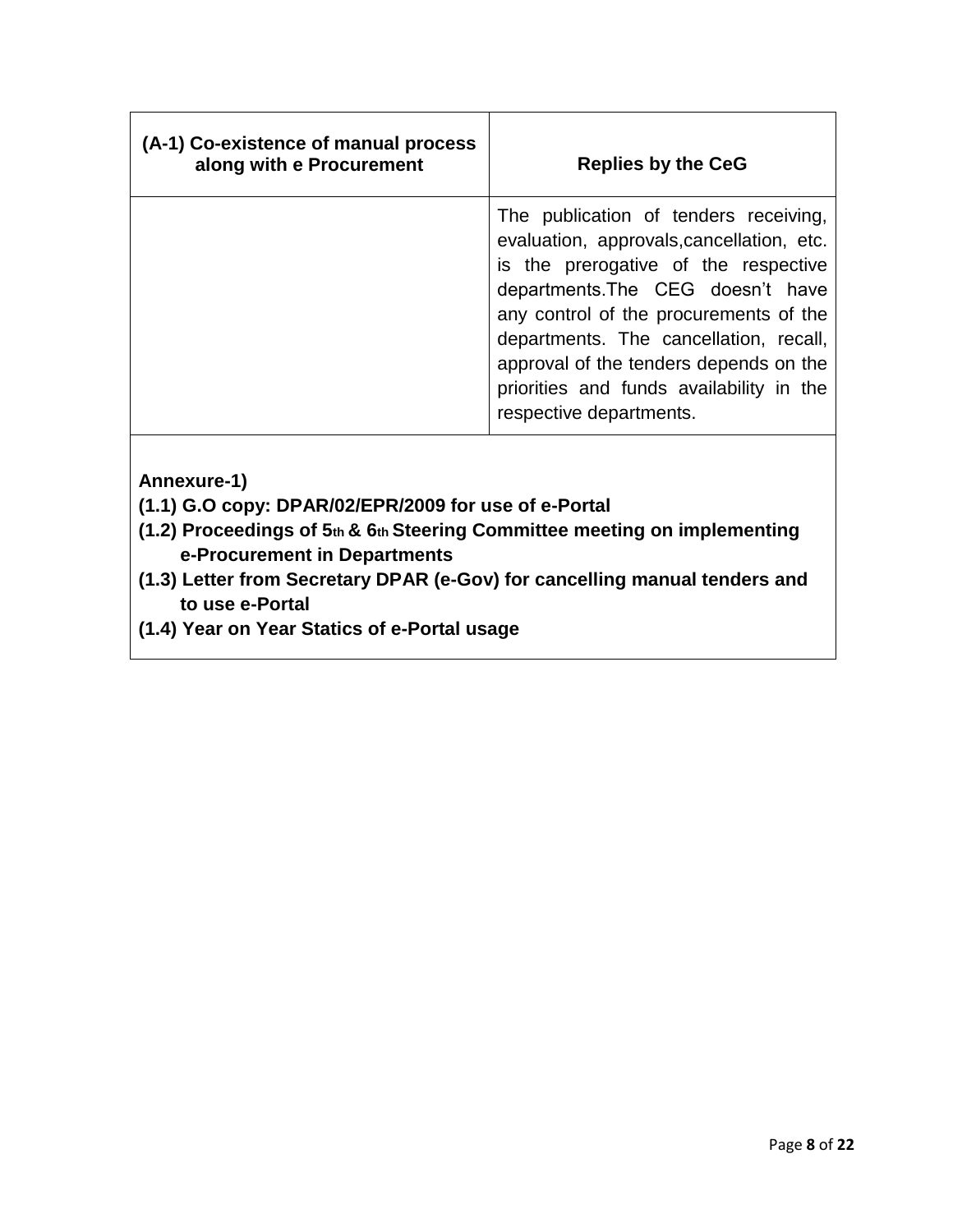| (A-2) Trainings                                                                                                                                                                                                                                                                                                                                                                  | <b>Replies by the CeG</b>                                                                                                                                                                                                                                                  |
|----------------------------------------------------------------------------------------------------------------------------------------------------------------------------------------------------------------------------------------------------------------------------------------------------------------------------------------------------------------------------------|----------------------------------------------------------------------------------------------------------------------------------------------------------------------------------------------------------------------------------------------------------------------------|
| It had come to notice that many contractors<br>especially works contractors are not well<br>versed with e-Procurement<br>in<br>terms of<br>submitting required documents, encrypting<br>financial bid and hence take the assistance of<br>third party agencies for the same. This may<br>compromise the confidentiality of the bid.<br>Though trainings on e-Procurement<br>is i | Centre for e-Governance<br>has<br>addressed<br>computer<br>illiteracy<br>amongst government<br>and<br>users<br>contractors by setting up of two<br>training facility of 30 seater capacity<br>each at M.S. Building and two training<br>center at Regional Centre Dharwad. |
| imparted to the contractors once every week,<br>basic IT skills is the pre-requisite for the<br>success of such trainings. The analysis of the<br>training feedback for the months to July to                                                                                                                                                                                    | <b>Regular Training initiatives:</b>                                                                                                                                                                                                                                       |
| September shows that more than 20% of the<br>feedback<br>officers<br>whose<br>is collected<br>mentioned that training is required for more<br>than 2 days.                                                                                                                                                                                                                       | • Deployment of a training instance of<br>server                                                                                                                                                                                                                           |
|                                                                                                                                                                                                                                                                                                                                                                                  | • Weekly comprehensive<br>e-Procurement module wise training<br>to all procurement officers of<br>procurement entity                                                                                                                                                       |
| Action: More engagement with the supplier<br>community in terms of imparting basic IT                                                                                                                                                                                                                                                                                            | • Weekend comprehensive trainings<br>for Suppliers/Contractors/Bidders<br>on e-Procurement portal and use of<br><b>Digital Signature Certificate</b>                                                                                                                       |
| training may be evaluated. More proactive<br>involvement in terms of sharing training<br>schedules and calendars with known supplier<br>and trade associations, email alerts etc can<br>also be evaluated. It may alsobe worthwhile to                                                                                                                                           | • Feedback form from bidders are<br>collected at the end of the training                                                                                                                                                                                                   |
| have an evaluation session at the end of the<br>training sessions and certificates provided<br>attending personnel. Making the<br>to                                                                                                                                                                                                                                             | • Feedback forms are collected from<br>Department officers                                                                                                                                                                                                                 |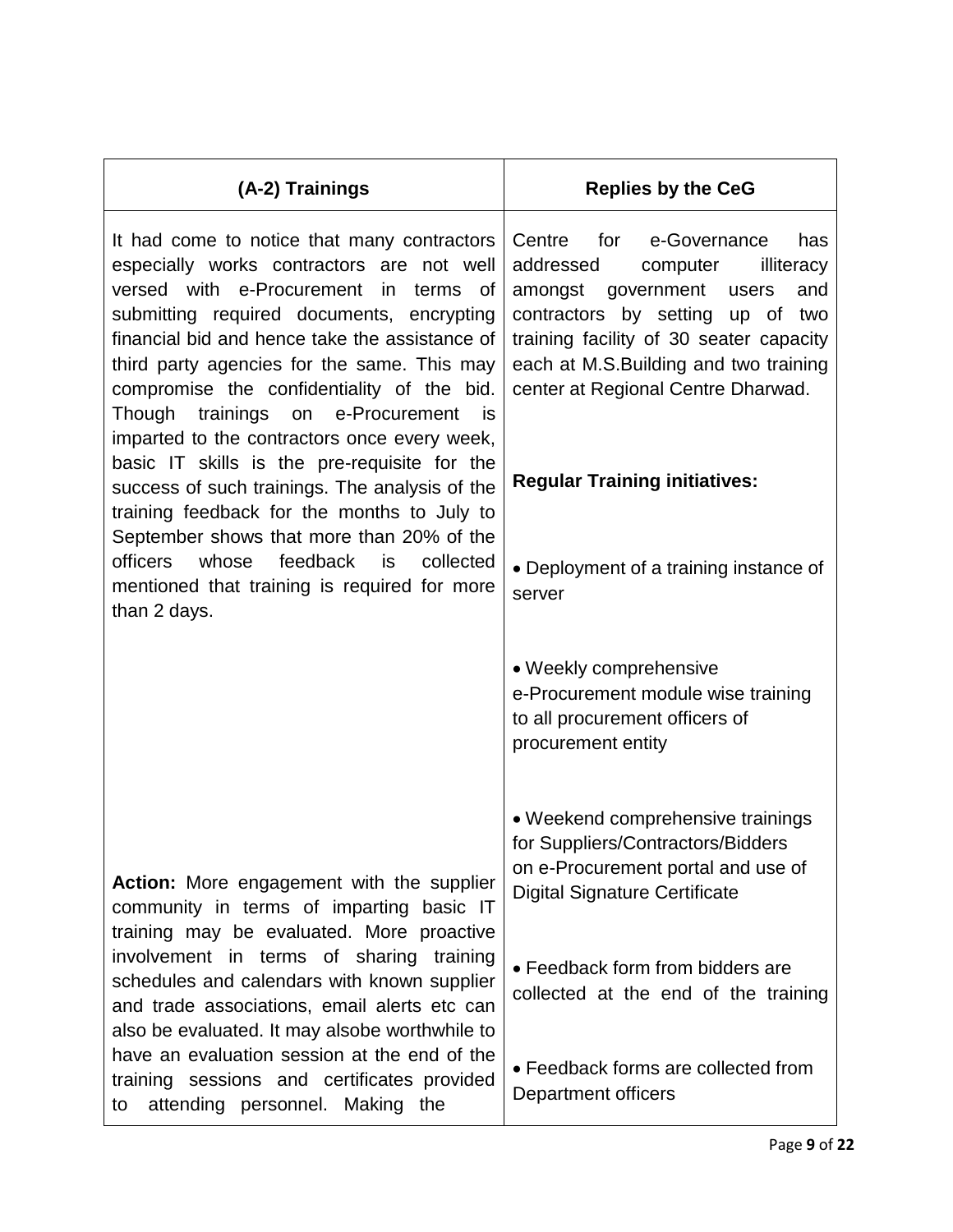| (A-2) Trainings                                                                          | <b>Replies by the CeG</b> |
|------------------------------------------------------------------------------------------|---------------------------|
| training instance of the e-Procurement server                                            |                           |
| accessible over Internet<br>also<br>be<br>may                                            |                           |
| evaluated.                                                                               |                           |
| Annexure-2)                                                                              |                           |
| (2.1) Eproc survey questionnaire, data collection from supplier, online<br>questionnaire |                           |
| (2.2) Bidders feedback form                                                              |                           |
| (2.3) Department officers feedback form                                                  |                           |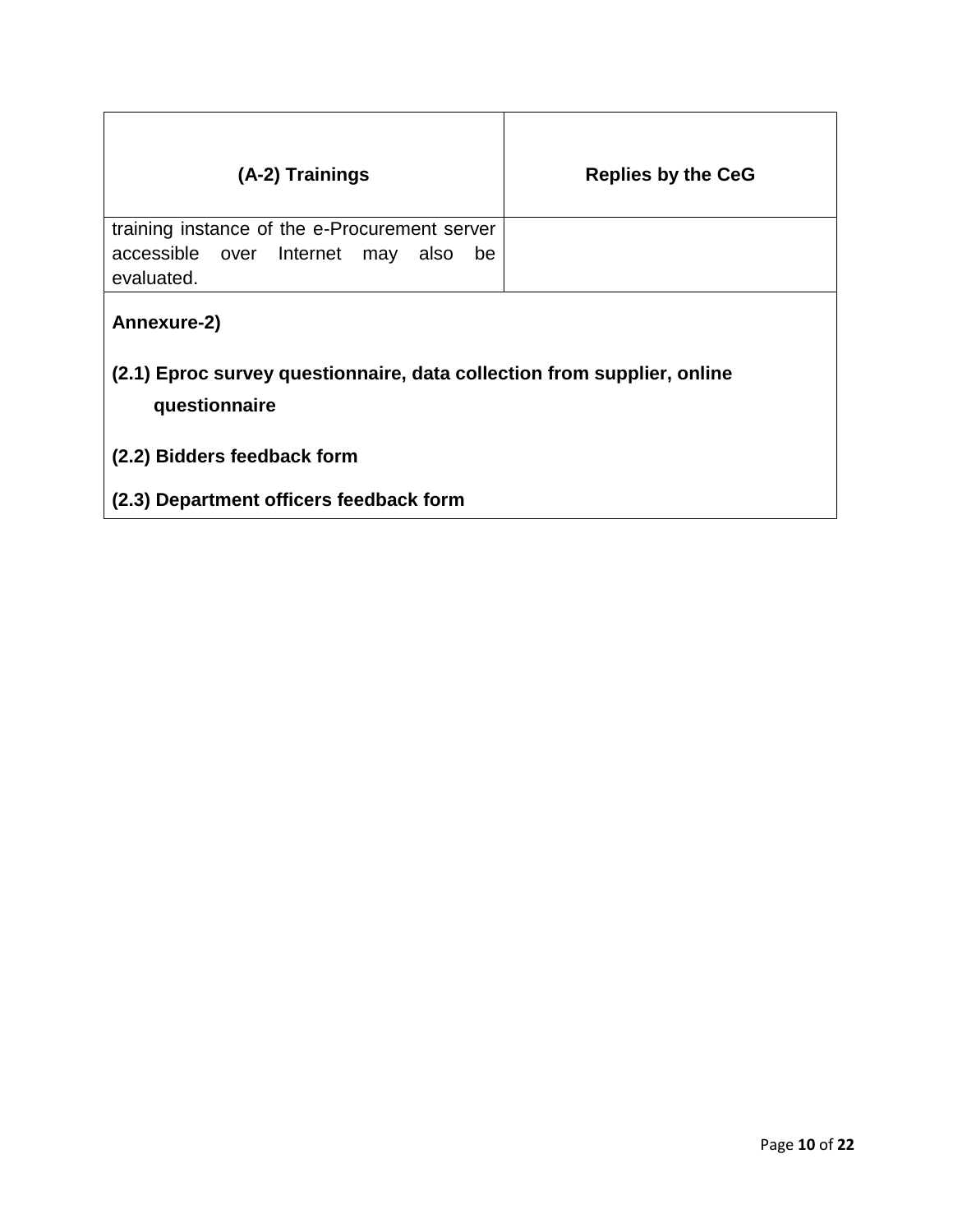| <b>(A-3) Delegation of bowers</b>                                                                                                                                                                                                                                                                                                                                                                                                                                                                                                                                                                                                                                          | <b>U</b> Childs not the can                                                                                                                                                                                                                                                                                                                                                                                                                                                                                                                                                                                                                                                                                                                             |
|----------------------------------------------------------------------------------------------------------------------------------------------------------------------------------------------------------------------------------------------------------------------------------------------------------------------------------------------------------------------------------------------------------------------------------------------------------------------------------------------------------------------------------------------------------------------------------------------------------------------------------------------------------------------------|---------------------------------------------------------------------------------------------------------------------------------------------------------------------------------------------------------------------------------------------------------------------------------------------------------------------------------------------------------------------------------------------------------------------------------------------------------------------------------------------------------------------------------------------------------------------------------------------------------------------------------------------------------------------------------------------------------------------------------------------------------|
| Currently, there is an over-dependence on<br>key staff for approval and forwarding of<br>tender leading to delays due to waiting for<br>approval in the system whereas manual<br>approvals may have been completed. It is<br>important to encourage delegation<br>of<br>powers at senior levels of tender inviting<br>authority and approving authority so that<br>over dependence of such personnel is<br>reduced.<br><b>Action:</b> Summary MIS on number of days<br>of pendency of tender processing at various<br>levels that exceed a predetermined time<br>frame, say 30 days may be generated and<br>shared with the concerned department for<br>corrective action. | The e-Procurement system of GoK has a<br>robust indent management module with<br>estimate preparation and rate analysis<br>component embedded with. The workflows,<br>organization<br>hierarchy and<br>financial<br>delegation of powers of all government<br>are embedded<br>within<br>the<br>agencies<br>software. In e-Procurement, workflow tasks<br>have been provided to get the option of<br>approve or forward tasks to the competent<br>authority based on the delegation of power<br>provided by Finance Department,<br>as<br>Government of Karnataka. To act on the<br>task, user has to be logged into the e-<br>Procurement Portal with valid credentials<br>and every task movement is recorded<br>against the respective operating user. |
|                                                                                                                                                                                                                                                                                                                                                                                                                                                                                                                                                                                                                                                                            | The dashboard of the user has categories<br>of the tasks. Each task is classified and<br><b>MIS</b><br>placed<br>appropriately.<br>report<br>functionality is available in the system to<br>track the status of task messages, wherein<br>department users can check the number of<br>task pending with users. Whenever a task<br>remains for more than three days,                                                                                                                                                                                                                                                                                                                                                                                     |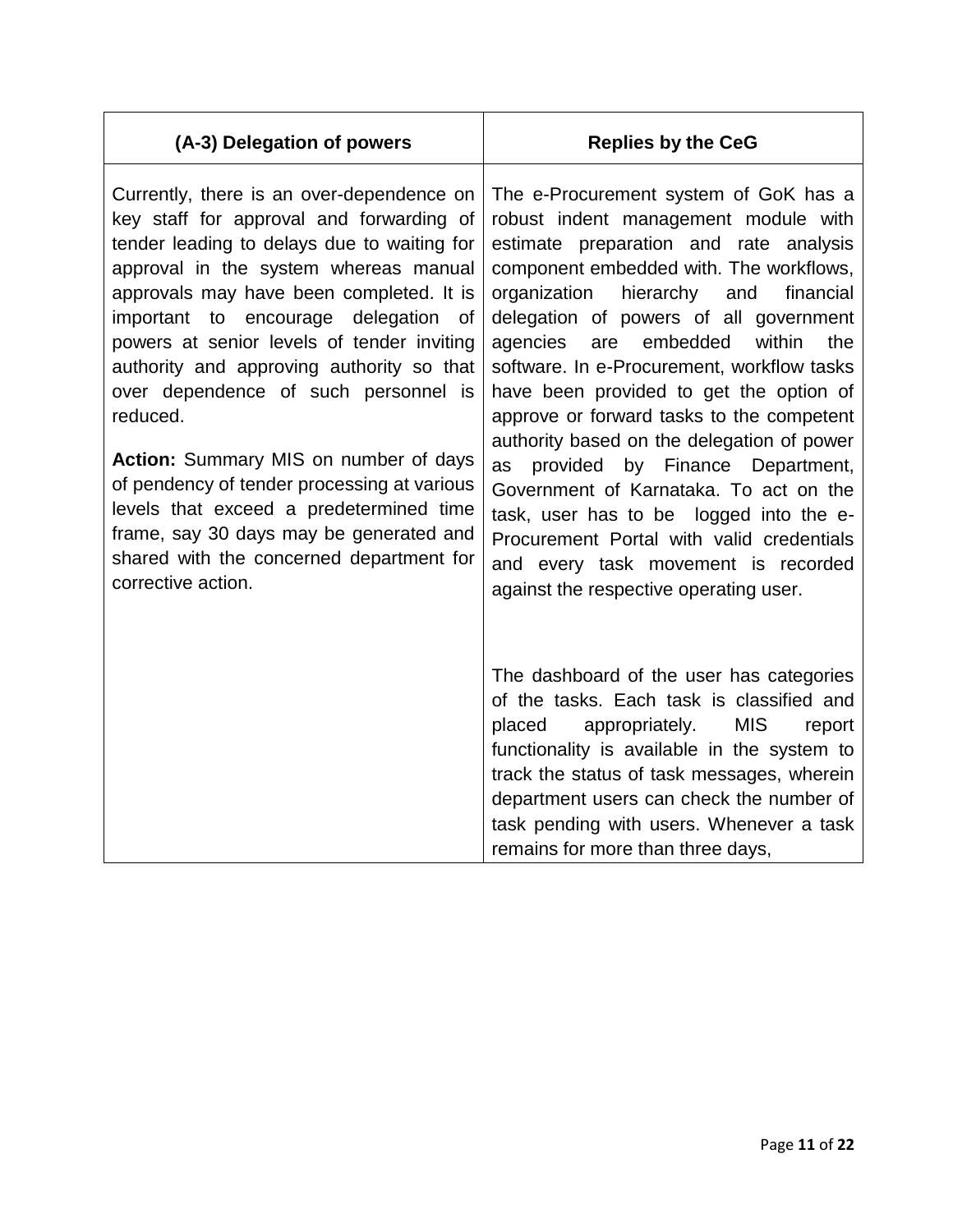| (A-3) Delegation of powers | <b>Replies by the CeG</b>                                                                                                  |
|----------------------------|----------------------------------------------------------------------------------------------------------------------------|
|                            | email alert is pushed to the Manager of the<br>Officer in whose login a task is pending,<br>hence the officers get alerts. |
|                            |                                                                                                                            |

#### **Annexure-3)**

**(3.1) Financial delegation of power based task movement**

### **(3.2) MIS report for pending task with the officers**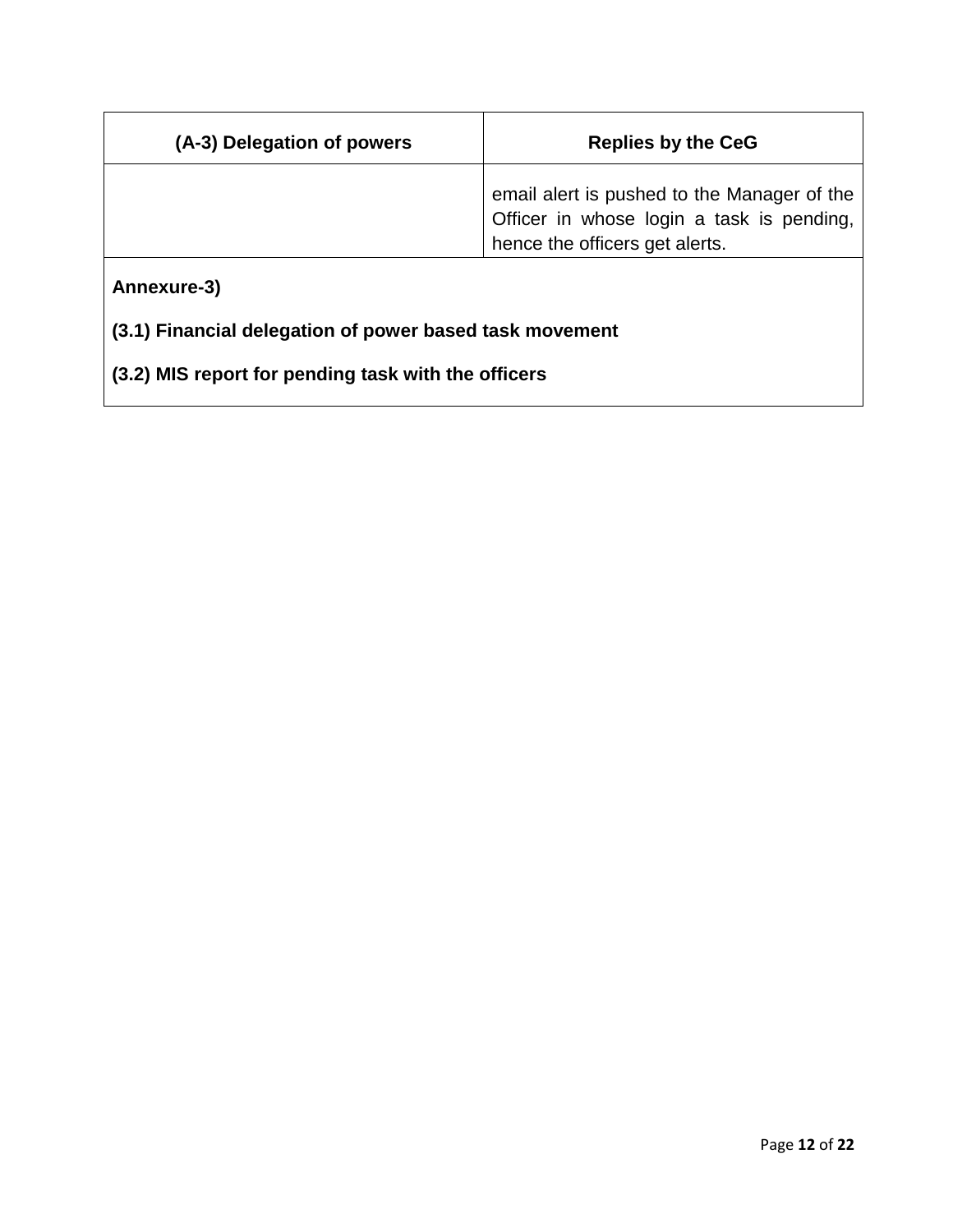| (A-4) Customization for specific                                                                                                                                                                                                                                                                                                                                                                                                                                                                     | <b>Replies by the CeG</b>                                                                                                                                                                                                                                                                                                                                                                                                                                                                                                                                                                                                                                                                                |
|------------------------------------------------------------------------------------------------------------------------------------------------------------------------------------------------------------------------------------------------------------------------------------------------------------------------------------------------------------------------------------------------------------------------------------------------------------------------------------------------------|----------------------------------------------------------------------------------------------------------------------------------------------------------------------------------------------------------------------------------------------------------------------------------------------------------------------------------------------------------------------------------------------------------------------------------------------------------------------------------------------------------------------------------------------------------------------------------------------------------------------------------------------------------------------------------------------------------|
| requirements                                                                                                                                                                                                                                                                                                                                                                                                                                                                                         |                                                                                                                                                                                                                                                                                                                                                                                                                                                                                                                                                                                                                                                                                                          |
| As the system is a unified end-to-end<br>procurement platform developed as per the<br>generic requirements of user departments,<br>specific requirements with<br>respect<br>to<br>individual departments may not have been<br>catered for. E.g. Different formats of accepting<br>commercial<br>bid and<br>system<br>generated<br>summaries to assist in comparative analysis<br>for a specific department, break-up of direct<br>and indirect expenses formats may<br>not<br>present at the moment. | Eprocurement portal of GoK is work<br>flow based system and compliant with<br>KTPP Act.<br>Different<br>formats<br>0f<br>accepting commercial bid and system<br>generated summaries to assist in<br>comparative<br>analysis<br>has<br>been<br>incorporated. Option<br>of<br>uploading<br>financial<br>bid<br>format<br>has<br>been<br>in.<br>existence from the day of operation.                                                                                                                                                                                                                                                                                                                        |
|                                                                                                                                                                                                                                                                                                                                                                                                                                                                                                      | CeG accepts all department specific<br>customization request and the same is<br>discussed in the Project Monitoring<br>Committee (PMC) headed by Principal<br>Secretary, DPAR (eGov) and all the<br>participating department<br>the<br>are<br>members of this committee. This PMC<br>has constituted a Technical Change<br>Control Committee and set change<br>control procedure, wherein<br>any<br>specific<br>functional<br>department<br>requirements are reviewed in detail<br>the<br>and<br>recommend<br>changes<br>modification / develop feature<br>or<br>functionality as requested. (A sample<br>Minutes of Meeting of this Committee<br>is enclosed as documentary evidence;<br>Annexure-4.1). |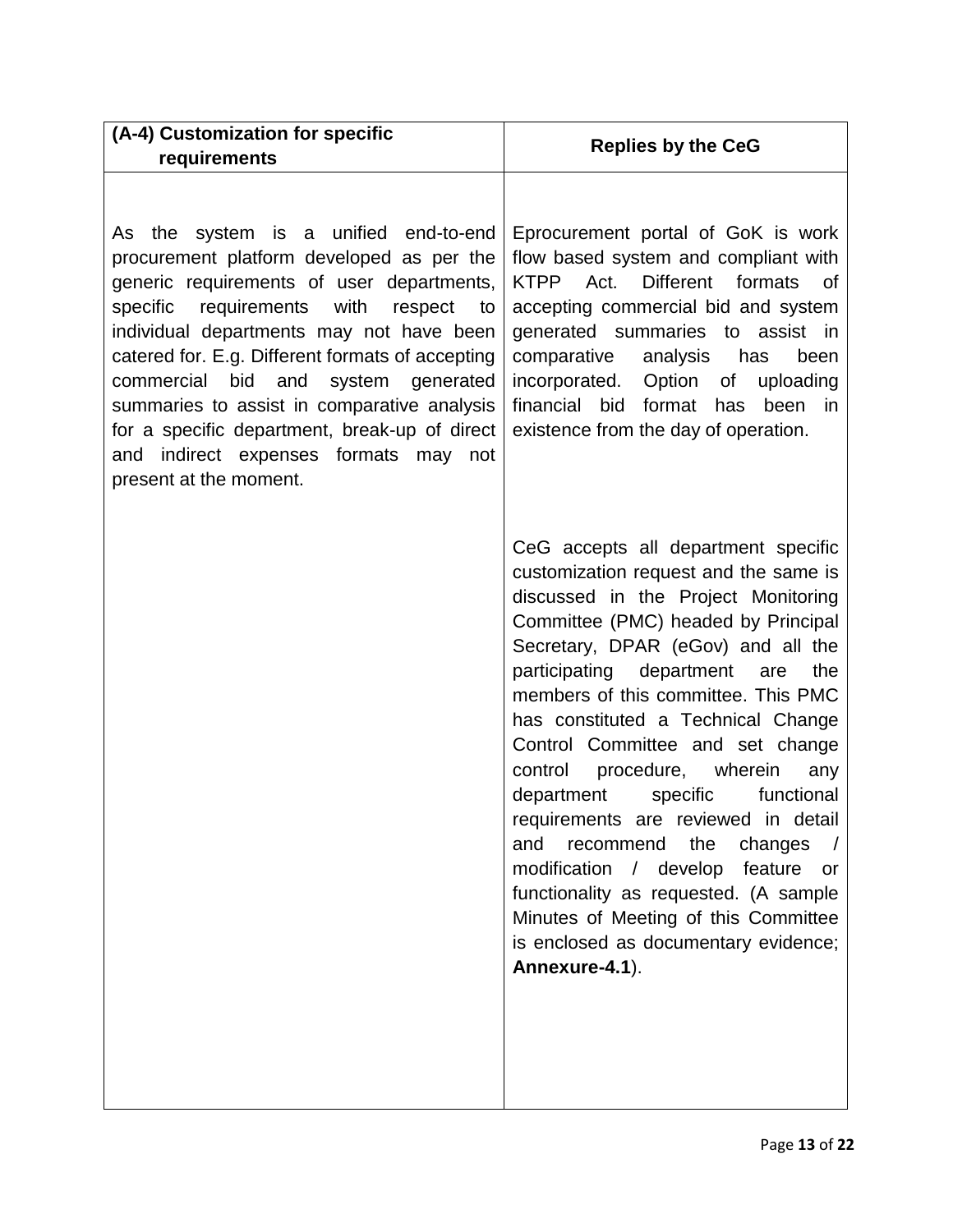| As per the Govt Order: FD/165/EXP-<br>12/2017 all department are notified to<br>accept only financial bid which has<br>(keyed in) in<br>been entered<br>eProcurement portal only (Annexure-<br>$4.2$ ). | (A-4) Customization for specific<br>requirements | <b>Replies by the CeG</b> |
|---------------------------------------------------------------------------------------------------------------------------------------------------------------------------------------------------------|--------------------------------------------------|---------------------------|
|                                                                                                                                                                                                         |                                                  |                           |

#### **Annexure-4)**

- **(4.1) Minutes of Meeting of Change Control Committee on department specific requirements.**
- **(4.2) G.O: FD/165/EXP-12/2017**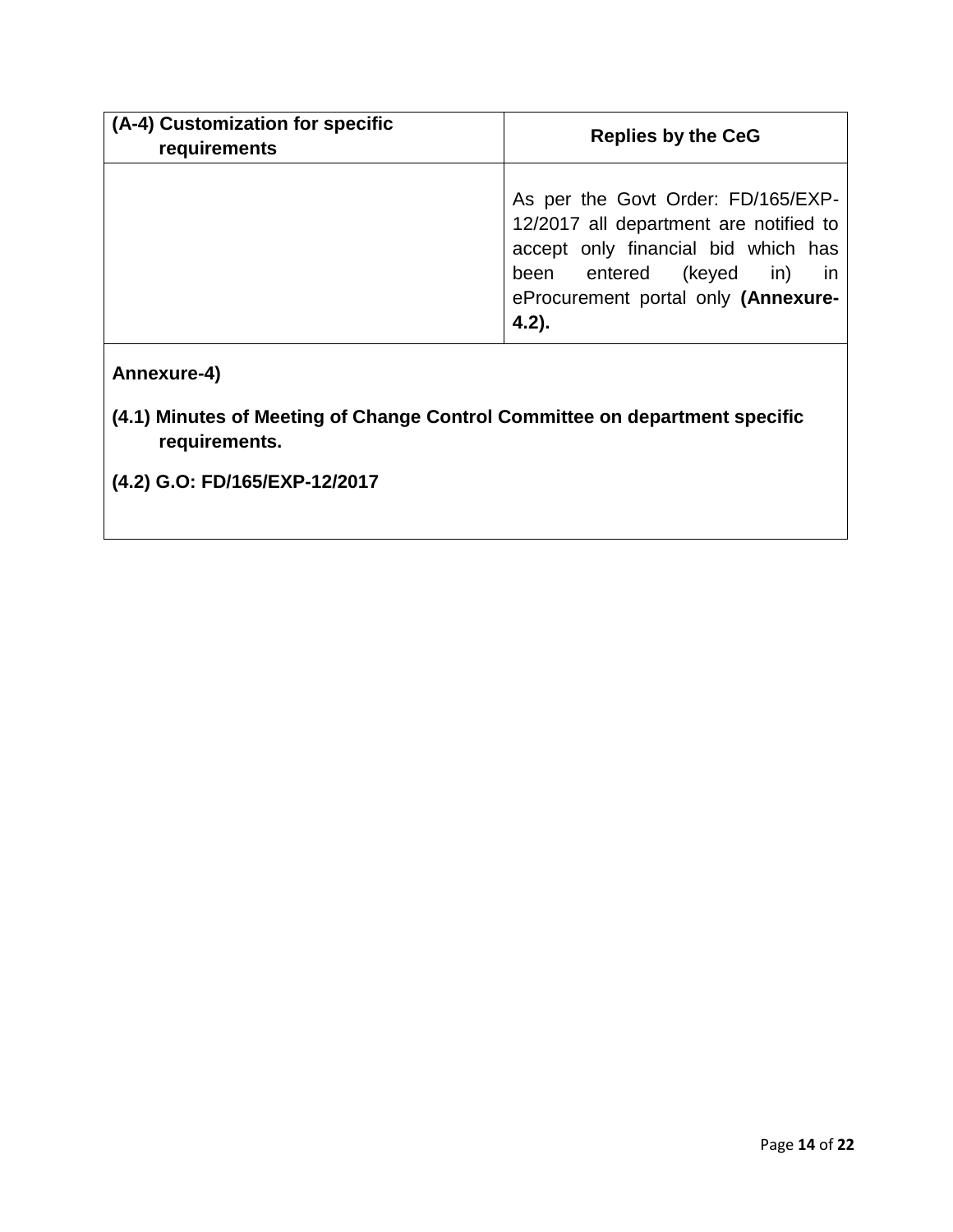| (A-5) E-Procurement as Knowledge<br><b>Management repository</b>                                                                                                                                                                                                                                                                                                                                                                                                                                                                                                                             | <b>Replies by the CeG</b>                                                                                                                                                                                                                                                                                                                                                                                                                                                                                                       |
|----------------------------------------------------------------------------------------------------------------------------------------------------------------------------------------------------------------------------------------------------------------------------------------------------------------------------------------------------------------------------------------------------------------------------------------------------------------------------------------------------------------------------------------------------------------------------------------------|---------------------------------------------------------------------------------------------------------------------------------------------------------------------------------------------------------------------------------------------------------------------------------------------------------------------------------------------------------------------------------------------------------------------------------------------------------------------------------------------------------------------------------|
| Currently, during the tender evaluation<br>findings of the technical<br>stage, the<br>evaluation<br>committee<br><b>of</b><br>the<br>user<br>department may be recorded in the system<br>as an uploaded document. If the key<br>findings for each bidder for the tender are<br>entered in the system, it may act as<br>valuable information source for further<br>evaluations against similar nature of work<br>for the same bidder. In that manner, e-<br>Procurement can develop as a knowledge<br>repository with information on bidder's<br>evaluation. This can also be linked with the | Tender Scrutiny Committee is constituted<br>by the Tender Accepting Authority when<br>cost of procurement exceeds Rs 5 Cr (PWD<br>and WRD), and Rs 1 Cr by all other<br>Department (KTPP Rules- Chapter V<br>Section (1) and (2). For the procurement<br>than<br>less<br>specified<br>above,<br>cost<br>as<br>constitution of committee is optional. The<br>constitute<br><b>TAA</b><br>Negotiating<br>may<br>a<br>Committee and invariably the Tender<br>Accepting Authority has to chair the<br><b>Negotiation Committee.</b> |
| facilities under contract management once<br>developed.                                                                                                                                                                                                                                                                                                                                                                                                                                                                                                                                      | These committees may have non-official<br>members. Hence the minutes/proceedings<br>of the meeting is drawn and signature is<br>obtained from all members and uploaded<br>by the TAA. Decision of the committee is<br>registered by the TAA on the eportal.                                                                                                                                                                                                                                                                     |
|                                                                                                                                                                                                                                                                                                                                                                                                                                                                                                                                                                                              | Provision for upload of proceedings of<br>Tender Negotiation Committee is provided<br>in e-Procurement portal at the time of<br>accepting the negotiated prices as sent by<br>the selected bidder in e- Procurement<br>portal. This is in the stage of Letter of Intent<br>after                                                                                                                                                                                                                                                |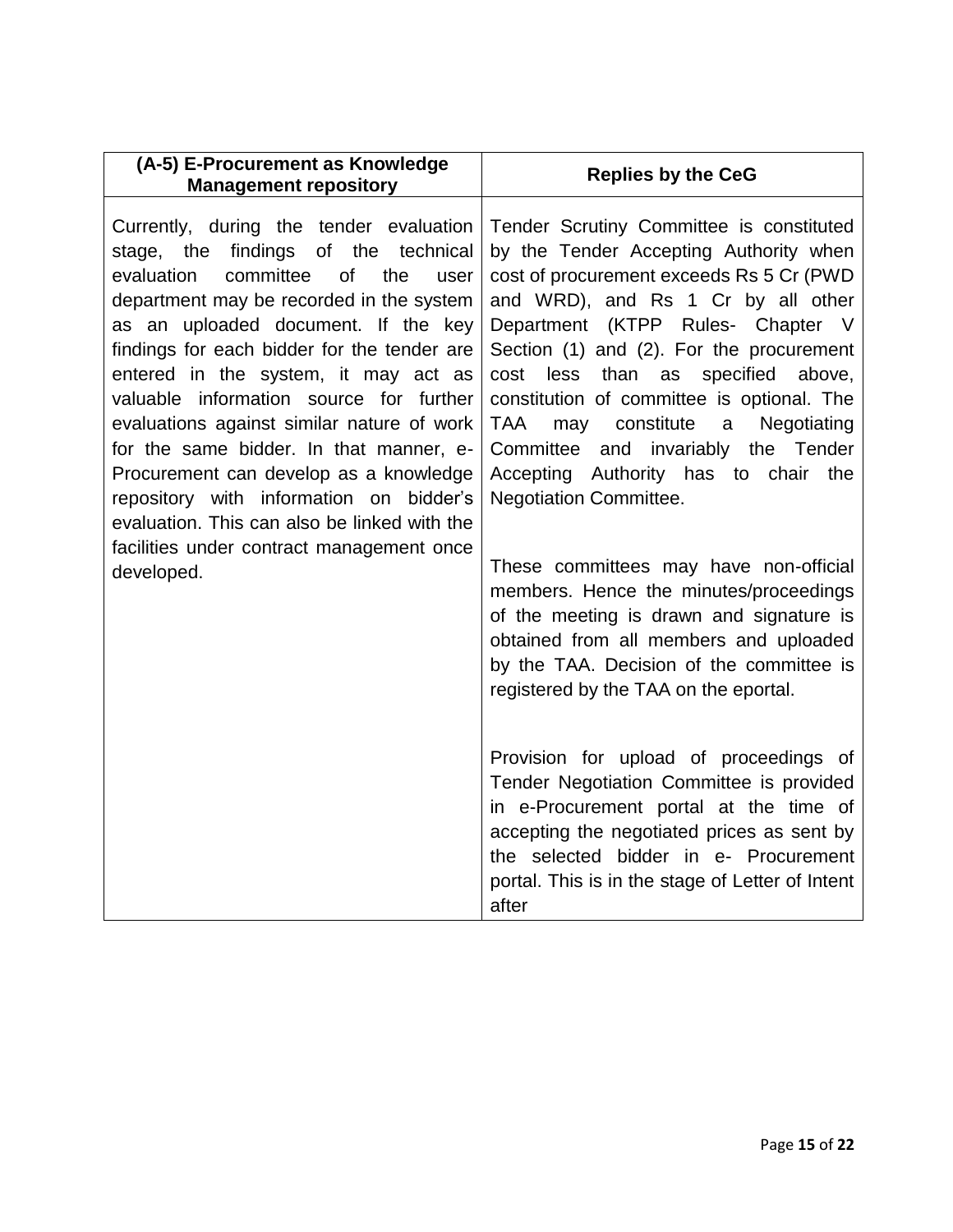| (A-5) E-Procurement as Knowledge<br><b>Management repository</b> | <b>Replies by the CeG</b>                                                                                                                                                                                                                              |
|------------------------------------------------------------------|--------------------------------------------------------------------------------------------------------------------------------------------------------------------------------------------------------------------------------------------------------|
|                                                                  | completing financial evaluation<br>$\mathsf{I}$<br>Procurement portal. The Tender Accepting<br>Authority uploads the proceedings on<br>behalf of the Committee while accepting the<br>negotiated price of selected bidder in e-<br>Procurement portal. |
|                                                                  | TIA also has the option of viewing<br>downloading the current tender in hand of<br>the participating bidder for such tender                                                                                                                            |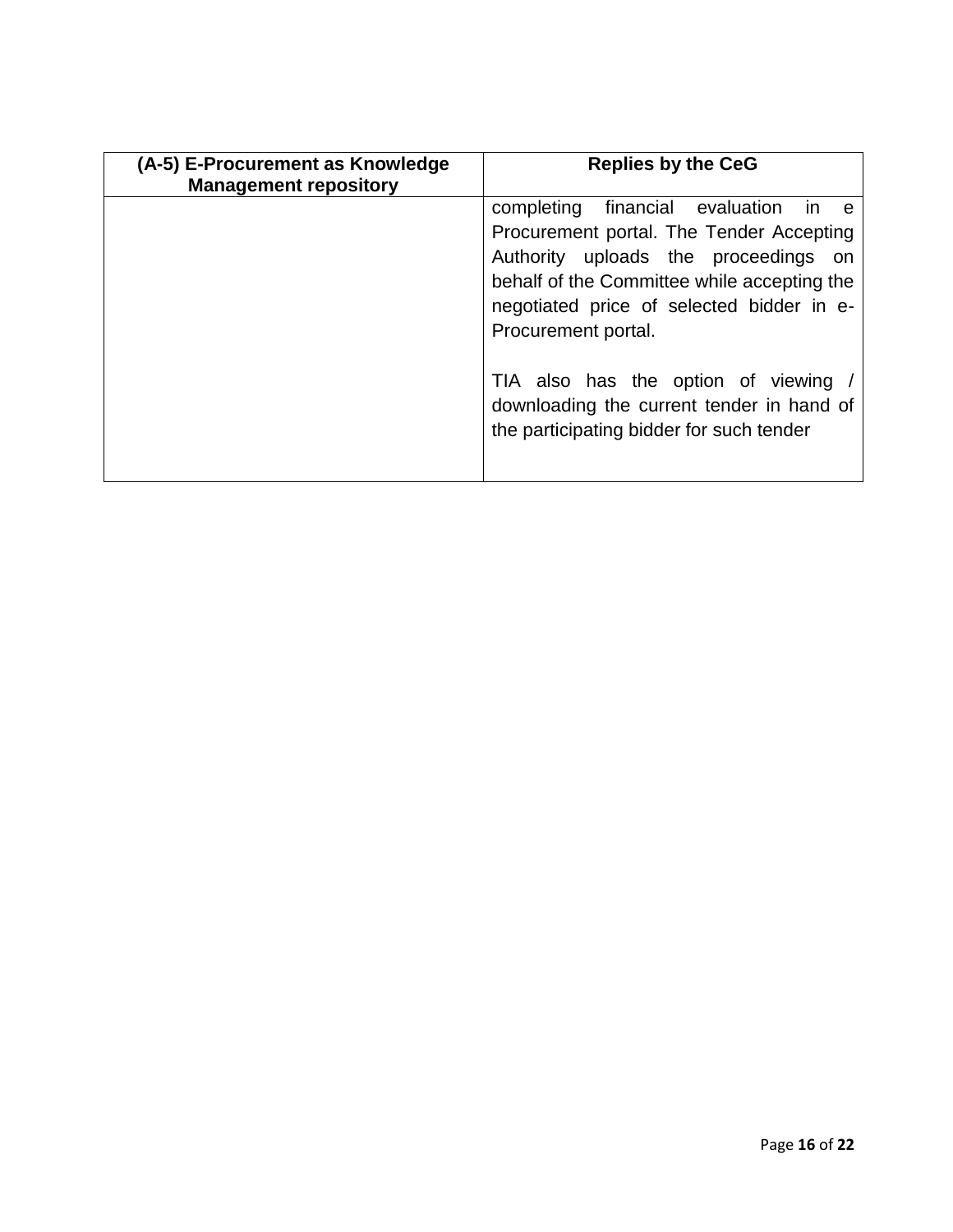| (A-6) Automatic alerts from e- Procurement                                                                                                                                                                                                                                                                                                                                                                                                                                                                                                                                   | <b>Replies by the CeG</b>                                                                                                                                                                                                                                                                                                                                                                                                                                                                                                                                                                                                                                                                                                    |
|------------------------------------------------------------------------------------------------------------------------------------------------------------------------------------------------------------------------------------------------------------------------------------------------------------------------------------------------------------------------------------------------------------------------------------------------------------------------------------------------------------------------------------------------------------------------------|------------------------------------------------------------------------------------------------------------------------------------------------------------------------------------------------------------------------------------------------------------------------------------------------------------------------------------------------------------------------------------------------------------------------------------------------------------------------------------------------------------------------------------------------------------------------------------------------------------------------------------------------------------------------------------------------------------------------------|
| The bidders may not be in direct contact with<br>the concerned department after the bid<br>submission and are expected to track the<br>developments through<br>e-Procurement.<br>However, important developments such as bid<br>opening, bid evaluation etc may not be<br>communicated in time to the bidders who may<br>not check the e-Procurement portal. Facility for<br>automatic mailers on status change, update of<br>bid evaluation report, EMD refund been<br>initiated etc may be incorporated so that<br>bidders are aware of important developments<br>in time. | Daily an email alert is sent to all registered<br>supplier for tenders (Goods/Works/Services)<br>published on the day<br>When a tender is recalled by TIA, an<br>automated email is sent to all participating<br>bidders<br>When a supplier resets his password using<br>valid DSC key, the password details are sent<br>to his registered login id.<br>Whenever a task remains for more than<br>three days, email alert is pushed to the<br>Manager of the Officer in whose login a task<br>is pending, hence the officers get alerts.<br>New user registering in ePortal, their login<br>credentials are sent via automated email<br>alert.<br>based all alert functionality<br>Mobile<br><b>is</b><br>envisaged in EGP2.0 |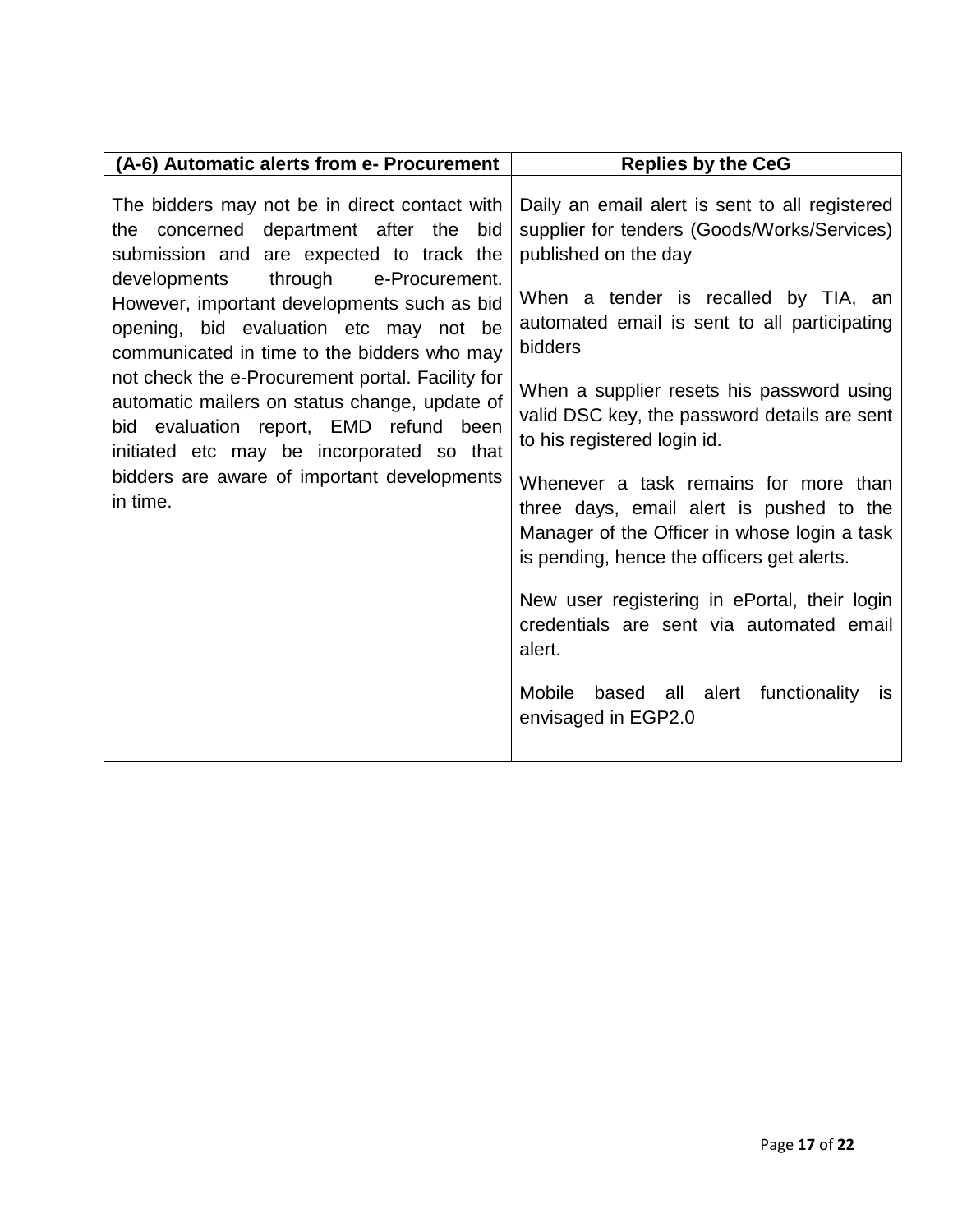### **B. Transparency and Accountability**

| (B-1) Citizen Centricity                                                                                                                                                                                                                                                                                                                                                                                                                        | <b>Replies by the CeG</b>                                                                                                                                                                                                            |
|-------------------------------------------------------------------------------------------------------------------------------------------------------------------------------------------------------------------------------------------------------------------------------------------------------------------------------------------------------------------------------------------------------------------------------------------------|--------------------------------------------------------------------------------------------------------------------------------------------------------------------------------------------------------------------------------------|
| Currently, information on past and current   All tenders and auctions where Tender<br>tenders are provided to the citizens. Inviting Authority /Tender Approval<br>However, the status of the tender in terms<br>of the party to which it has been allotted to<br>is not transparent to the citizen currently.<br>Information on works and status of works<br>once contract management is implemented<br>could be made transparent to citizens. | Authority after evaluation process is<br>completed and bidder is selected, the<br>bidder information along with price quoted<br>by bidder is available for view to all citizens<br>under citizen section of e-Procurement<br>portal. |

#### **Annexure-B.1): Screenshot of few selected tenders with selected bidder and his price bid**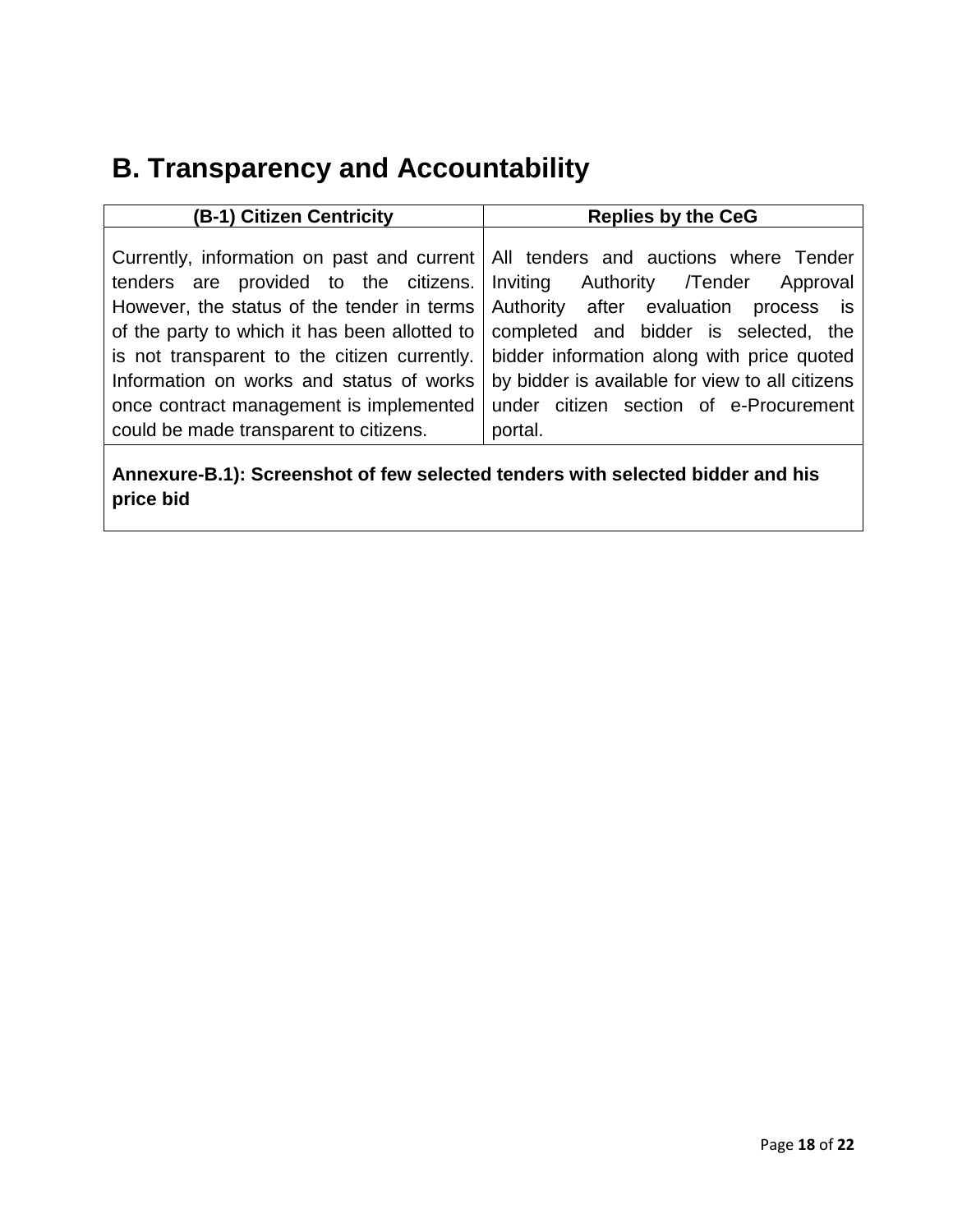| (B-2) Practice of EMD submissions                                                                                                                                                                                                                                                                                                          | <b>Replies by the CeG</b>                                                                                                                                                                                                                                                                                                                                                                                                                                                                                                                                                                                                                                           |
|--------------------------------------------------------------------------------------------------------------------------------------------------------------------------------------------------------------------------------------------------------------------------------------------------------------------------------------------|---------------------------------------------------------------------------------------------------------------------------------------------------------------------------------------------------------------------------------------------------------------------------------------------------------------------------------------------------------------------------------------------------------------------------------------------------------------------------------------------------------------------------------------------------------------------------------------------------------------------------------------------------------------------|
| <b>EMD</b><br>It<br>observed<br>that<br>has<br>been<br>submissions are part accepted through e-<br>Procurement and part directly to the<br>concerned department often as<br><b>Bank</b><br>Guarantee. The practice of submitting EMD<br>as Bank Guarantee divulges the identity of                                                         | "Earnest Money Deposit"<br>means<br>the<br>amount required to be deposited by a<br>tenderer along with his tender indicating his<br>willingness to implement the contract;                                                                                                                                                                                                                                                                                                                                                                                                                                                                                          |
| bidder before the bid submission<br>the<br>timeline and can be used to discriminate<br>the bidders. It is necessary that the practice<br>of accepting EMD directly<br>by the<br>departments may be discouraged wherever<br>avoidable (e.g. when the EMD amount is<br>not very high to be paid by the 4 accepted<br>modes of e-Procurement) | conditions:- The<br>Commercial<br>tender<br>documents shall require all tenderers to pay<br>an earnest money deposit at the rates as<br>per the departmental rules by means of a<br>demand draft, bankers, Cheque, specified<br>small savings instruments or where the<br>procuring entity deems fit, irrevocable bank<br>guarantee in a specified form of the<br>department. The tender documents shall<br>clearly state that any tender submitted<br>without the earnest money deposit be<br>summarily rejected. As<br>above<br>per<br>statement, it is the prerogative of the tender<br>inviting authority to accept EMD in different<br>format as per KTPP Act. |
| $\overline{a}$ $\overline{a}$                                                                                                                                                                                                                                                                                                              | مممو منطلبة<br>د به مراجع                                                                                                                                                                                                                                                                                                                                                                                                                                                                                                                                                                                                                                           |

**Annexure-B.2): Proceedings of 6th Steering Committee meeting on EMD Collection by departments**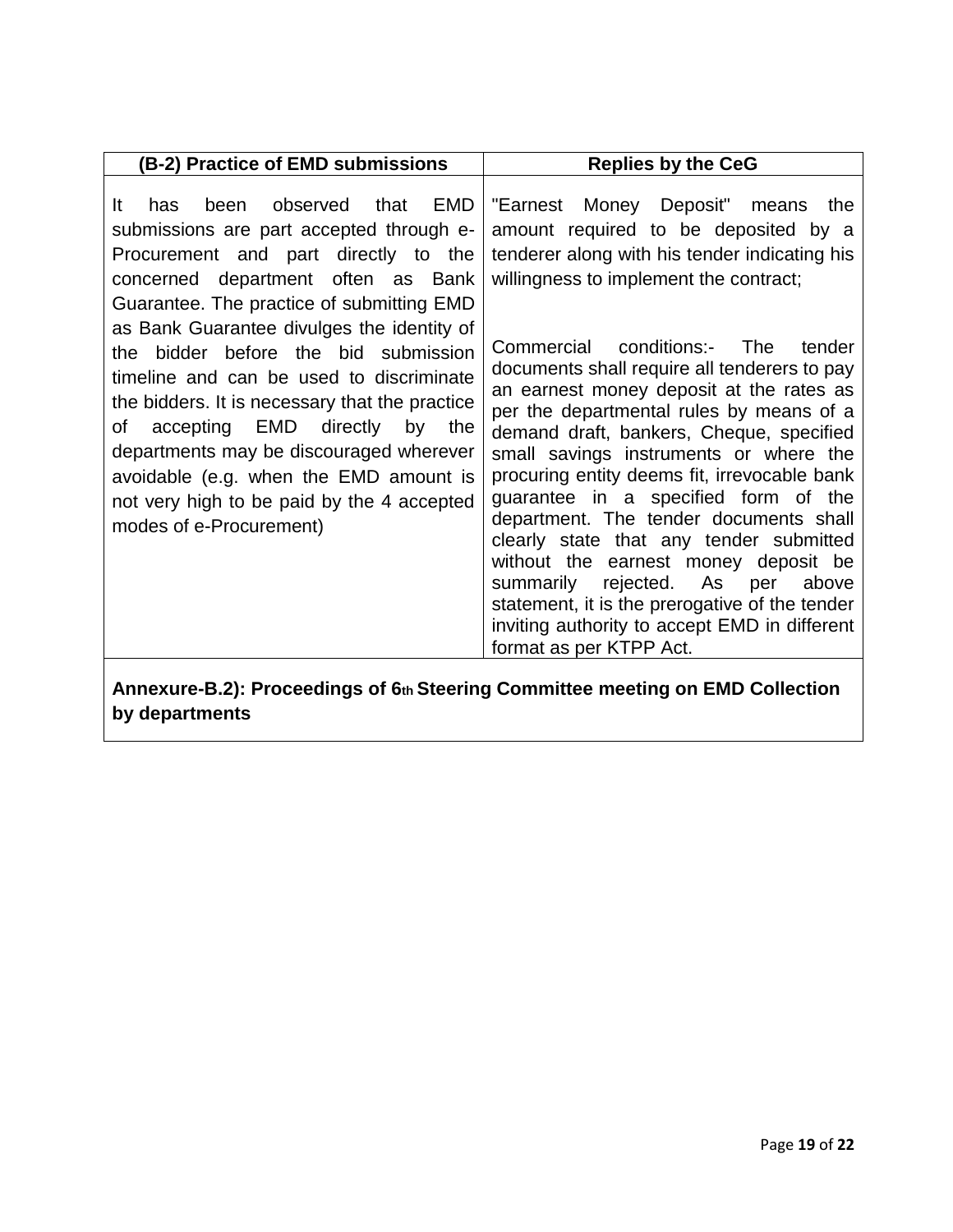### **C. User Experience**

| (C-1) Collaborative nature of working                                                                                                                                                                                                                                                                     | <b>Replies by the CeG</b>                                                                                                                                                                                                                                                                                                                                                                                                                                                                                                                                                                                                                                                                                                                                                                                                                                                                               |
|-----------------------------------------------------------------------------------------------------------------------------------------------------------------------------------------------------------------------------------------------------------------------------------------------------------|---------------------------------------------------------------------------------------------------------------------------------------------------------------------------------------------------------------------------------------------------------------------------------------------------------------------------------------------------------------------------------------------------------------------------------------------------------------------------------------------------------------------------------------------------------------------------------------------------------------------------------------------------------------------------------------------------------------------------------------------------------------------------------------------------------------------------------------------------------------------------------------------------------|
| Various stages of a tender through e-<br>Procurement especially the initial stages<br>merit collaborative way of working by the<br>departmental staff e.g. estimate or indent<br>creation. IT may be worthwhile to enhance<br>e-Procurement to cater to the collaborative<br>way of the modern workforce. | The feature of collaborative nature<br>0f<br>demand<br>working<br>and<br>aggregation<br>is<br>available in e-Procurement portal. Some of<br>the Government Organizations (KSRTC,<br>KDLWS etc.) were informed on the feature.<br>CEG is only a nodal agency to ensure<br>features are available in e-Procurement<br>portal.                                                                                                                                                                                                                                                                                                                                                                                                                                                                                                                                                                             |
|                                                                                                                                                                                                                                                                                                           | this<br>background, demand<br>It<br>is<br>in<br>aggregation is identified as an objective<br>realized<br>which<br>could<br>be<br>from<br>implementation of a unified e-Procurement<br>platform. If all agencies could be brought on<br>board on to a single platform, the thought<br>process was that the Government can<br>query and know about items commonly<br>purchased<br>across multiple purchasing<br>agencies. Then, Government could decide<br>- if so suitable in that demand aggregation<br>should not adversely affect small suppliers-<br>whether to aggregate demand. CEG has<br>had fantastic success in bringing various<br>government agencies on-board in a unified<br>e-Procurement platform. Further, a recent<br>World Bank funded study was conducted to<br>codify the tenders thus laying the base set-<br>up required for demand aggregation. The<br>foundation has been laid. |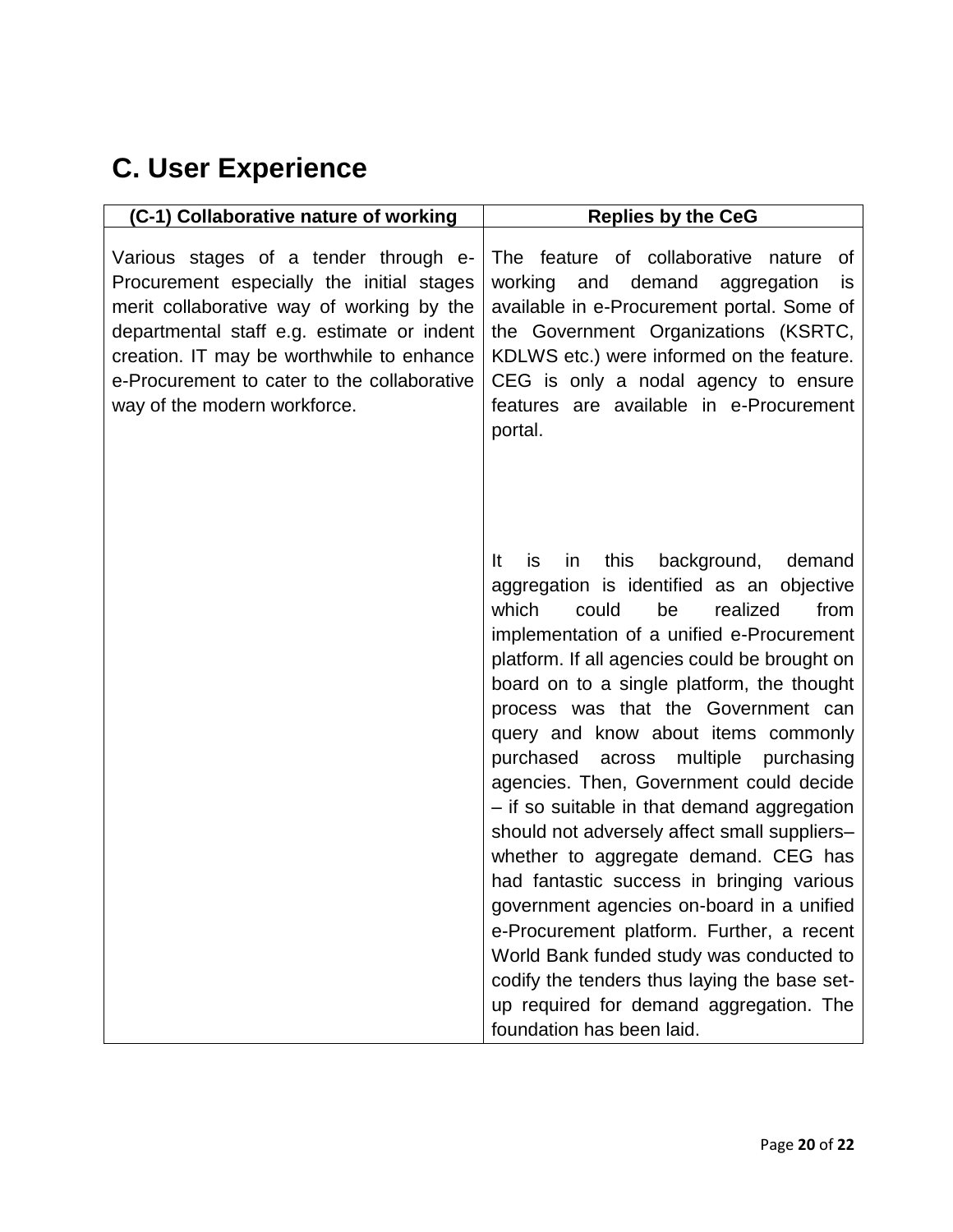|                                                                        | In due course, Government may decide to<br>try out demand aggregation and gradually<br>roll-out the same if the feedback is good.<br>Also, it may be noted that requisite<br>institutional mechanism has<br>to<br>be<br>developed to aggregate demand across<br>purchasing agencies. Given<br>that<br>procurement in India has traditionally been<br>de-centralized, certain key reform decisions<br>have to be taken by the |
|------------------------------------------------------------------------|------------------------------------------------------------------------------------------------------------------------------------------------------------------------------------------------------------------------------------------------------------------------------------------------------------------------------------------------------------------------------------------------------------------------------|
|                                                                        | Government.                                                                                                                                                                                                                                                                                                                                                                                                                  |
| Annexure-C.1): A list of procurement categories under which Government |                                                                                                                                                                                                                                                                                                                                                                                                                              |

**Annexure-C.1): A list of procurement categories under which Government procurement has happened in 2009-10 in GoK**